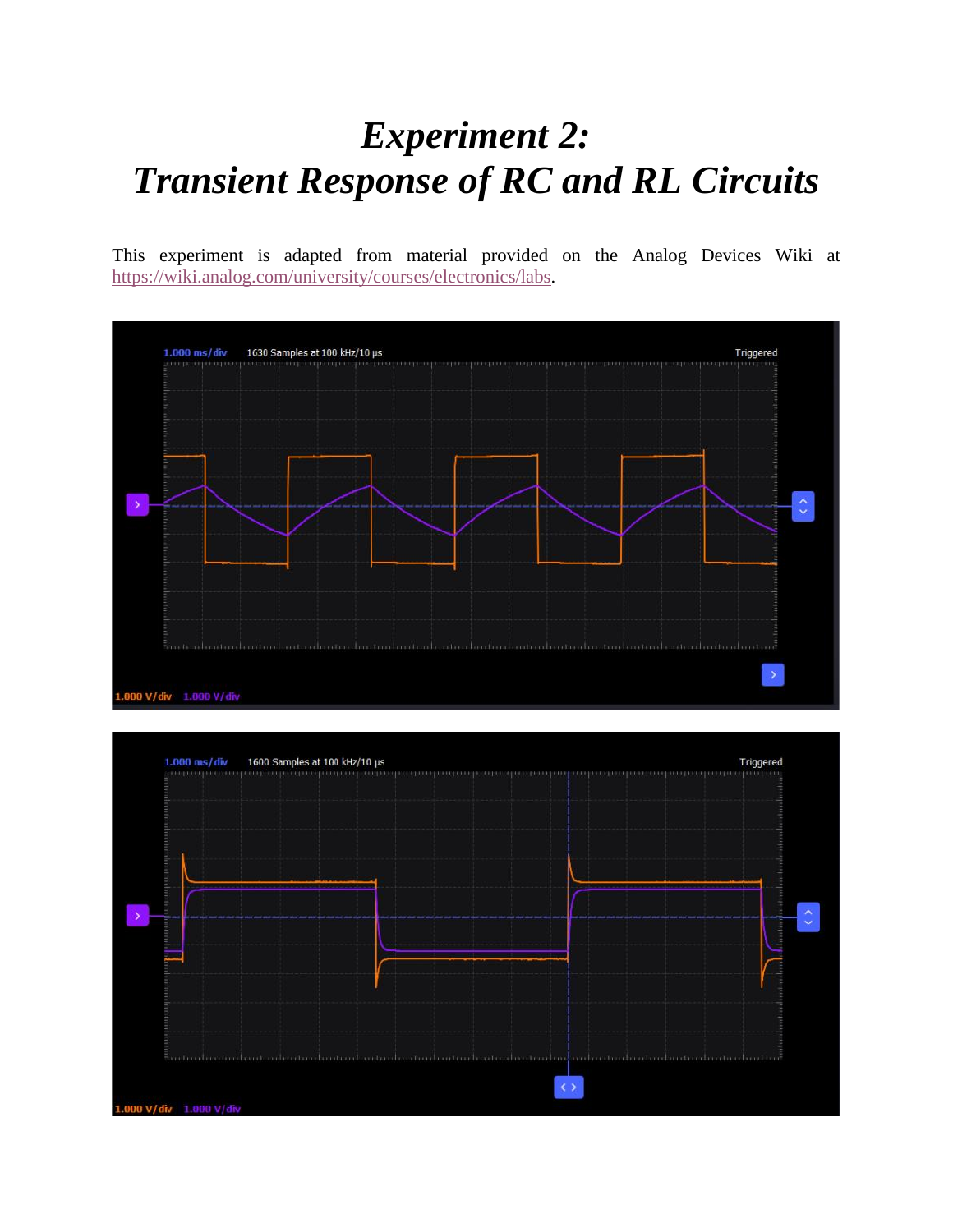# **I. Transient Response of an RC Circuit**

### **Objective:**

The objective of this exercise is to study the transient response of a series RC circuit and understand the time constant concept using pulse waveforms.

### **Background:**

In this exercise you will apply a pulse waveform to the RC circuit to analyze the transient response of the circuit. The pulse-width relative to a circuit's time constant determines how it is affected by an RC circuit.

Time Constant ( $\tau$ ): Denoted by the Greek letter tau,  $\tau$ , it represents a measure of time required for certain changes in voltages and currents in RC and RL circuits. Generally, when the elapsed time exceeds five time constants  $(5\tau)$  after switching has occurred, the currents and voltages have reached their final value, which is also called steady-state response.

The time constant of an RC circuit is the product of equivalent capacitance and the Thévenin resistance as viewed from the terminals of the equivalent capacitor.

$$
\tau = RC \qquad (1)
$$

A Pulse is a voltage or current that changes from one level to another and back again. If a waveform's high time equals its low time it is called a square wave. The length of each cycle of a pulse is its period ( *T* ).

The pulse width  $(t_p)$  of an ideal square wave is equal to half the time period.

The relation between pulse width and frequency is then given by



Figure 1: Series *RC* Circuit.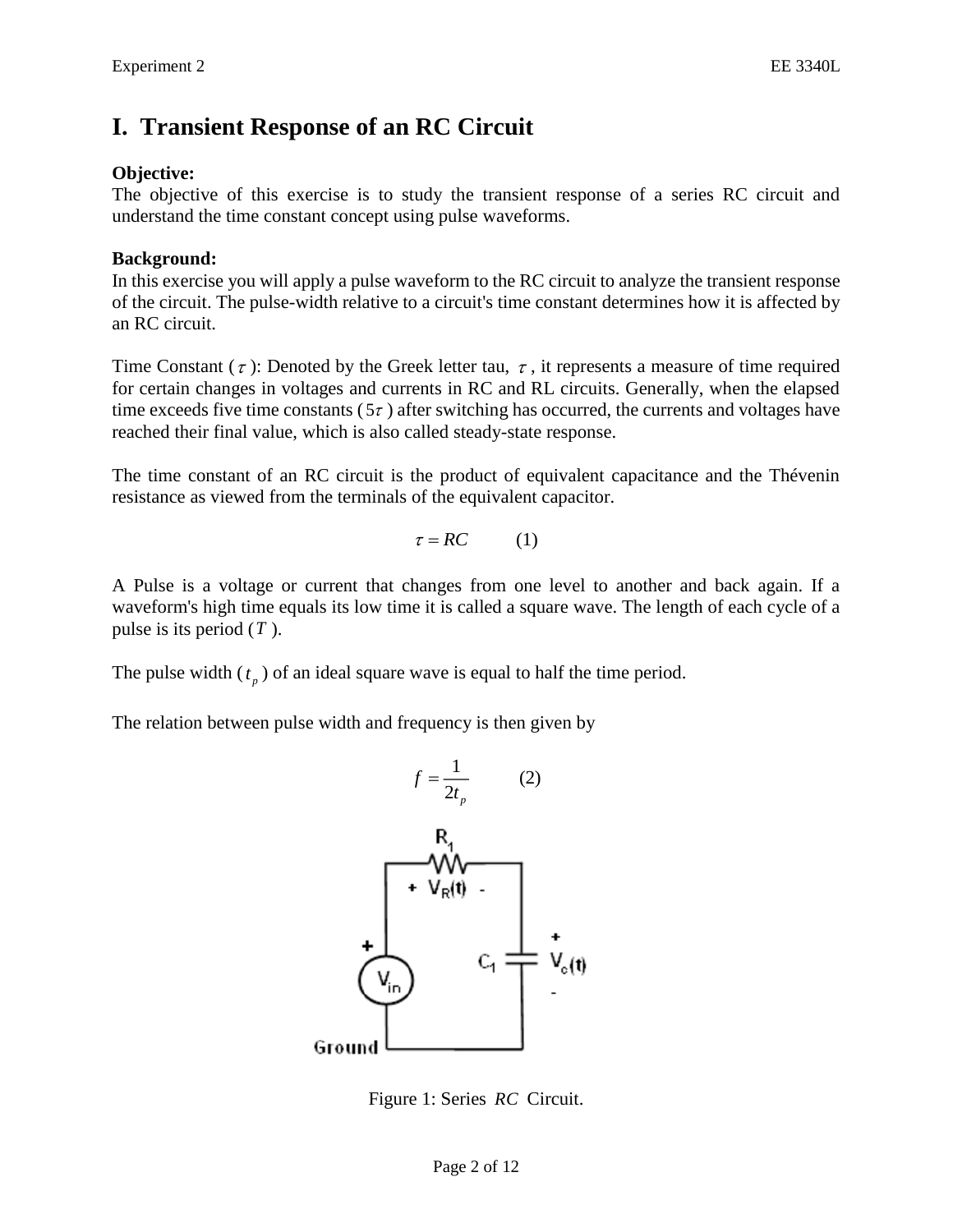From Kirchhoff's laws, it can be shown that the charging voltage  $v_c(t)$  across the capacitor is given by:

$$
v_C(t) = V \left( 1 - e^{-\frac{t}{RC}} \right) \quad \text{for} \quad t \ge 0 \tag{3}
$$

where V is the applied source voltage to the circuit at time  $t = 0$ . The product RC is the time constant. The response curve is increasing and is shown in Figure 2.



Figure 2: Capacitor Charging for Series *RC* Circuit with a Step Input. (Time Axis Normalized by  $\tau$ .)

The discharge voltage for the capacitor is given by:

$$
v_C(t) = V_0 e^{-\frac{t}{RC}} \quad \text{for} \quad t \ge 0 \tag{4}
$$

where  $V_0$  is the initial voltage stored in the capacitor at  $t = 0$ . The product RC is often referred to as the so-called time constant,  $\tau$ . The response curve is a decaying exponential as shown in Figure 3.



Figure 3: Capacitor Discharging for Series *RC* Circuit.

### **Equipment Needed:**

- ADALM2000 Active Learning Module with Scopy Software
- Breadboard and Jumper Wire Kit
- $\bullet$  1 2.2 k $\Omega$  Resistor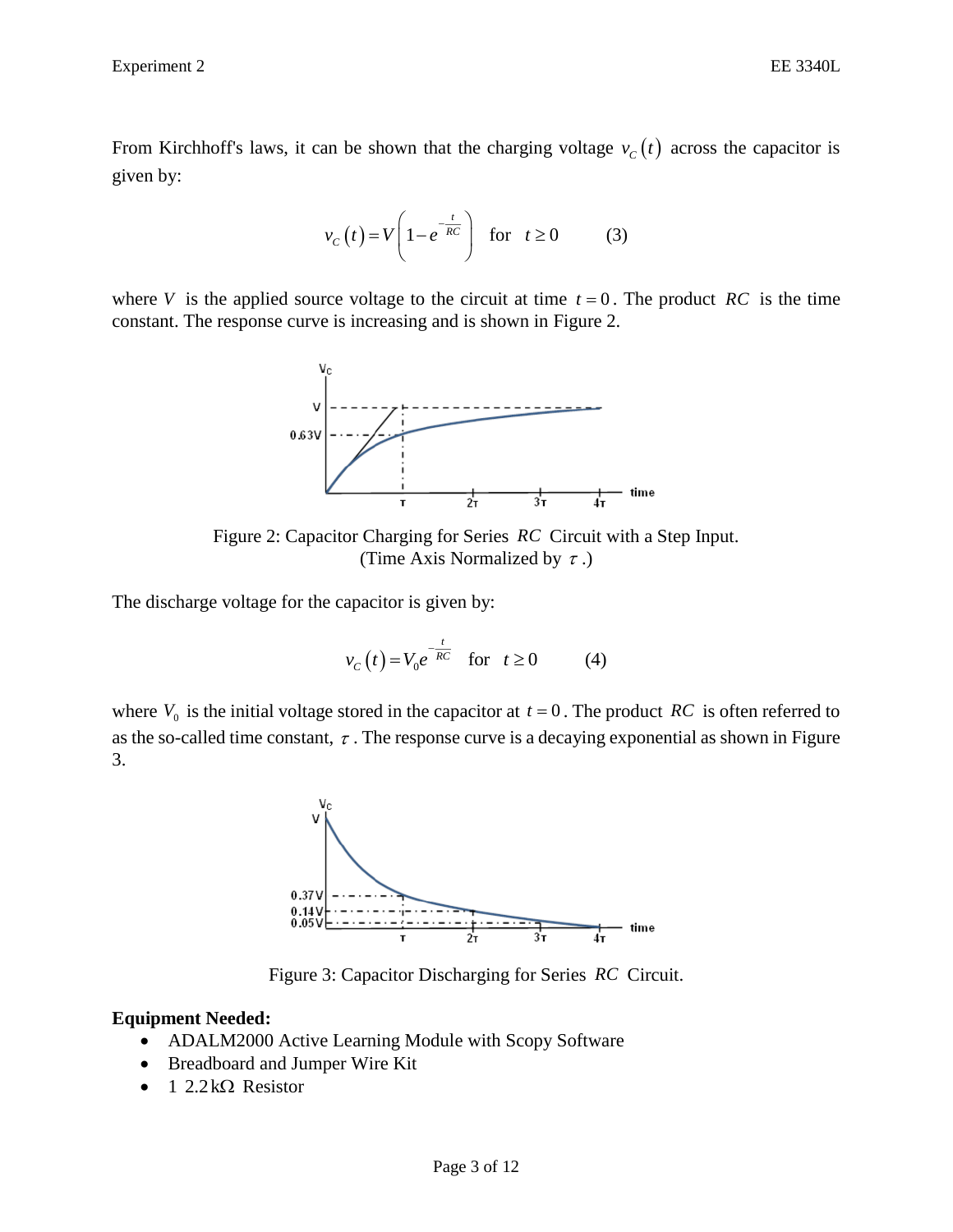- 1  $1 \mu$ F Capacitor
- $\bullet$  1 10 k $\Omega$  Resistor
- 1 0.01  $\mu$ F Capacitor

# **Hardware Setup:**

Set up the circuit shown in Figure 4 on your breadboard with the component values  $R_1 = 2.2 \text{k}\Omega$ and  $C_1 = 1 \mu F$ .



Figure 4. Series *RC* Circuit with  $R_1 = 2.2 \text{ k}\Omega$  and  $C_1 = 1 \mu \text{F}$ .



Figure 5. Breadboard Connections of Series RC Circuit.

# **Procedure:**

On Channel 1 of the oscilloscope you will visualize the input voltage, and on channel 2 the voltage on the capacitor. Generate a square wave on channel 1 of the signal generator with 4 V amplitude peak-to-peak. The frequency will be set according to  $\tau$  for the following three cases:

a. Pulse width  $\gg$  5 $\tau$ : Set the frequency of the W1 output such that the capacitor has enough time to fully charge and discharge during each cycle of the square wave. So, let the pulse width be  $15\tau$  and set the frequency according to equation (2). The value you have found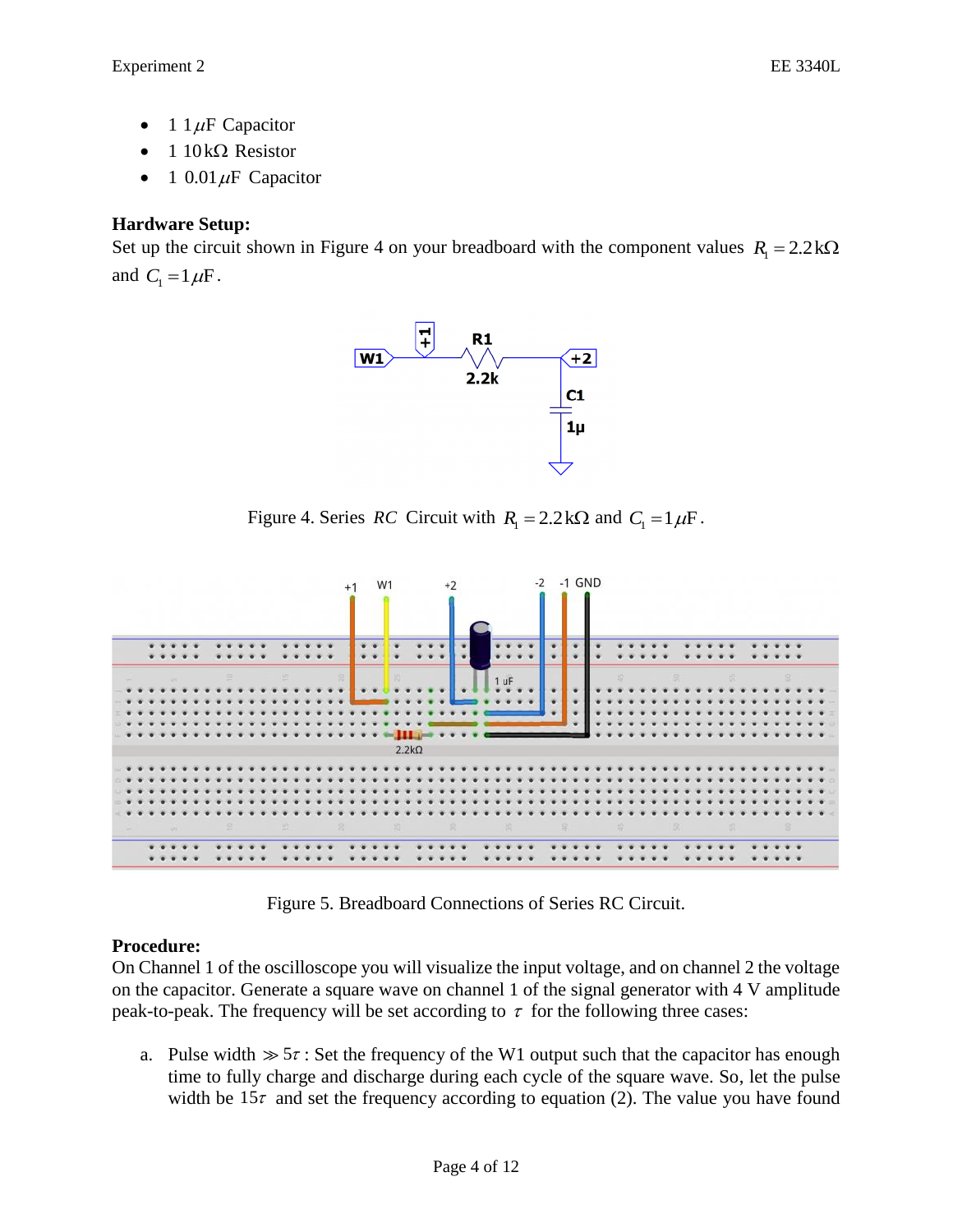should be approximately 15 Hz. Determine the time constant from the waveforms obtained on the screen if you can. If you cannot obtain the time constant easily, explain possible reasons.



Figure 6. Waveforms for Pulse Width Equal to  $15\tau$ .

b. Pulse width =  $5\tau$ : Set the frequency such that the pulse width =  $5\tau$  (this should be approximately 45 Hz). Since the pulse width is  $5\tau$ , the capacitor should just be able to fully charge and discharge during each pulse cycle. From the figure determine  $\tau$  (see Figure 2 and Figure 7 below.)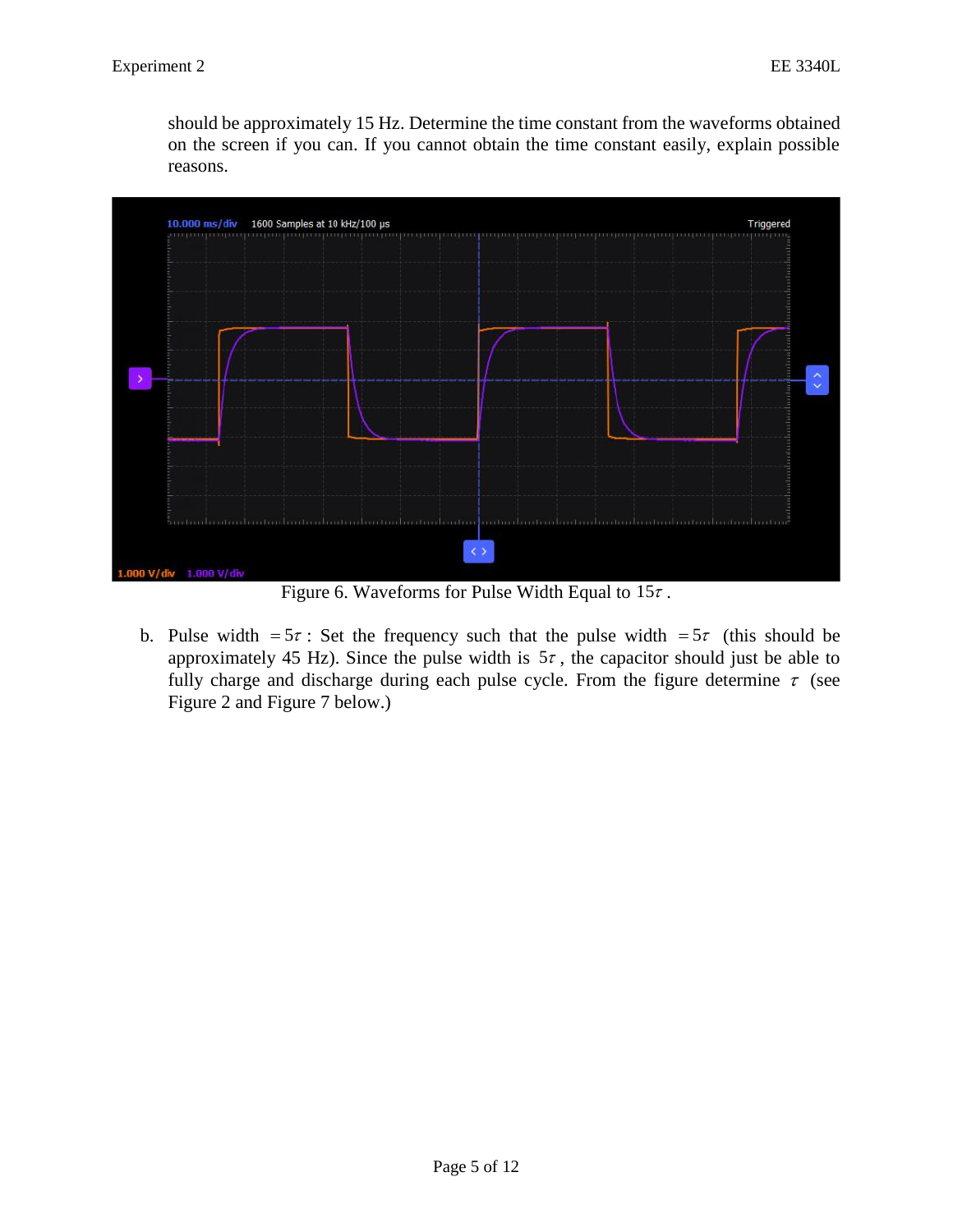

Figure 7. Waveforms for Pulse Width Equal to  $5\tau$ .

c. Pulse width  $\ll 5\tau$ : In this case the capacitor does not have time to charge significantly before it is switched to discharge, and vice versa. Let the pulse width be only  $\tau$  in this case and set the frequency accordingly.



Figure 8. Waveforms for Pulse Width Equal to  $\tau$ .

Repeat the procedure using  $R_1 = 10 \text{k}\Omega$  and  $C_1 = 0.01 \mu\text{F}$ , and record the measurements.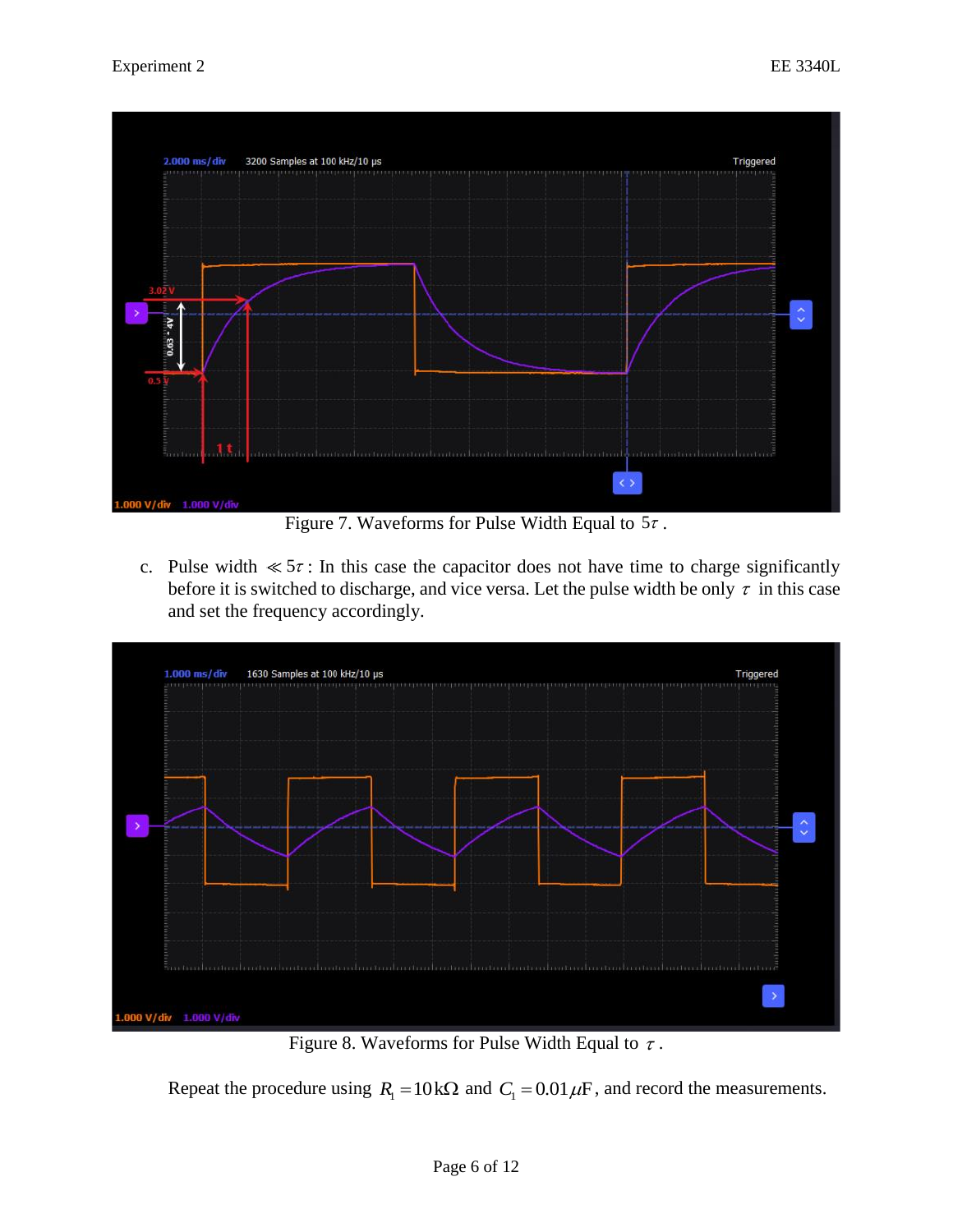### **Questions:**

- Calculate the time constant using equation (1) and compare it to the measured value for each set of *R* and *C* values.
- Discuss the effects of changing component values.

**Lab Resources:**

- Fritzing files: [transient\\_response\\_RC\\_bb](https://analogdevicesinc.github.io/DownGit/#/home?url=https://github.com/analogdevicesinc/education_tools/tree/master/m2k/fritzing/transient_response_RC_bb)
- LTspice files: [transient\\_response\\_RC\\_ltspice](https://analogdevicesinc.github.io/DownGit/#/home?url=https://github.com/analogdevicesinc/education_tools/tree/master/m2k/ltspice/transient_response_RC_ltspice)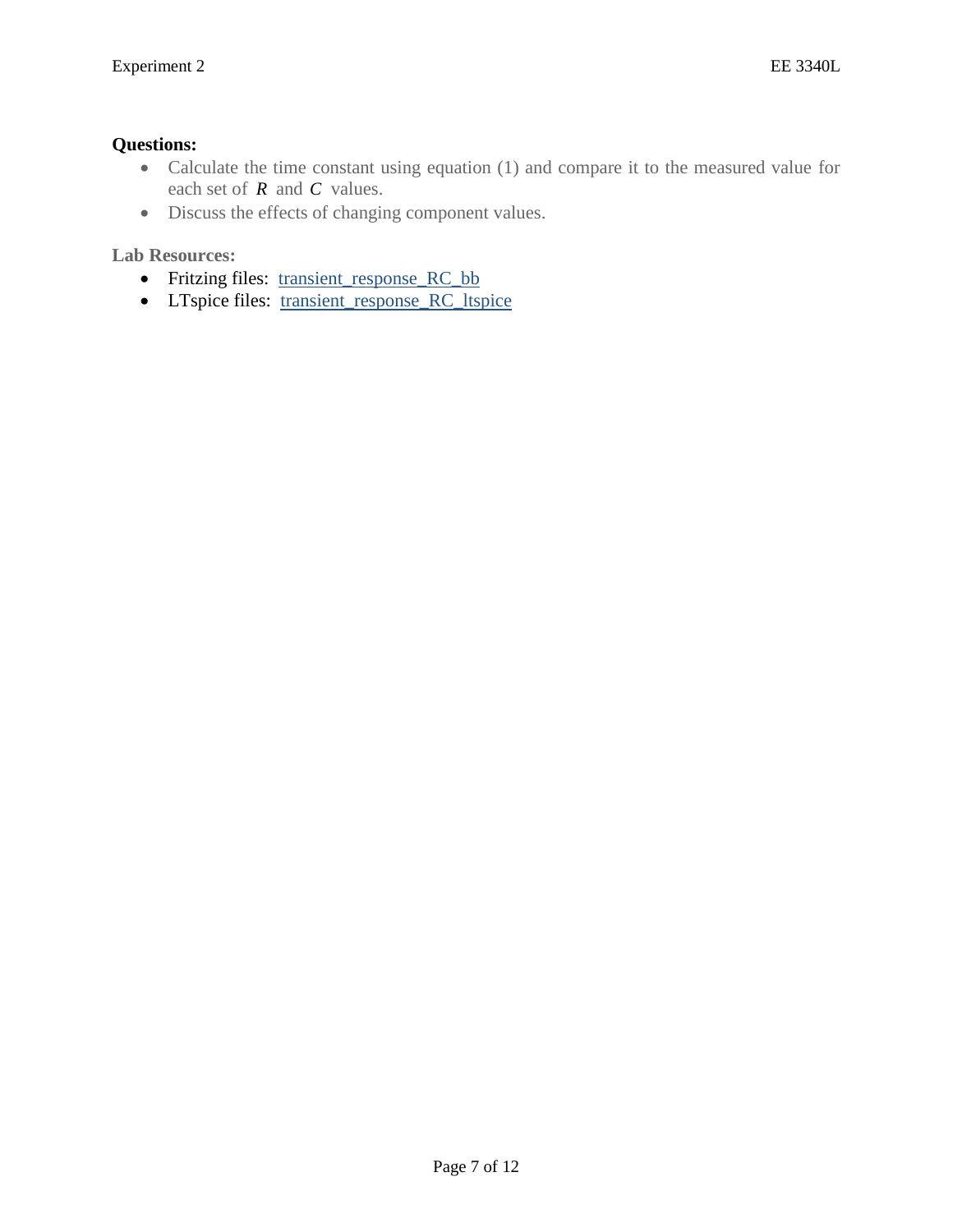# **II. Transient Response of an RL Circuit**

## **Objective:**

The objective of this experiment is to study the transient response of inductor circuits using a series *RL* configuration and understand the time constant concept.

### **Background:**

This exercise is similar to the "Transient Response of an RC Circuit" exercise, except that the capacitor is replaced by an inductor. In this experiment, you will apply a square waveform to the *RL* circuit to analyze the transient response of the circuit. The pulse width relative to the circuit's time constant determines how it is affected by the *RL* circuit.

Time Constant  $(\tau)$ : It is a measure of time required for certain changes in voltages and currents in *RC* and *RL* circuits. Generally, when the elapsed time exceeds five time constants ( $5\tau$ ) after switching has occurred, the currents and voltages have reached their final value, which is also called steady-state response.

The time constant of an RL circuit is the equivalent inductance divided by the Thévenin resistance as viewed from the terminals of the equivalent inductor.

$$
\tau = \frac{L}{R} \tag{1}
$$

A pulse is a voltage or current that changes from one level to another and back again. If a waveform's high time equals its low time, it is called a square wave. The length of each cycle of a pulse train is its period (*T*). The pulse width ( $t<sub>p</sub>$ ) of an ideal square wave is equal to half the time period.

The relation between pulse width and frequency for the square wave is given by:

$$
f = \frac{1}{2t_p} \tag{2}
$$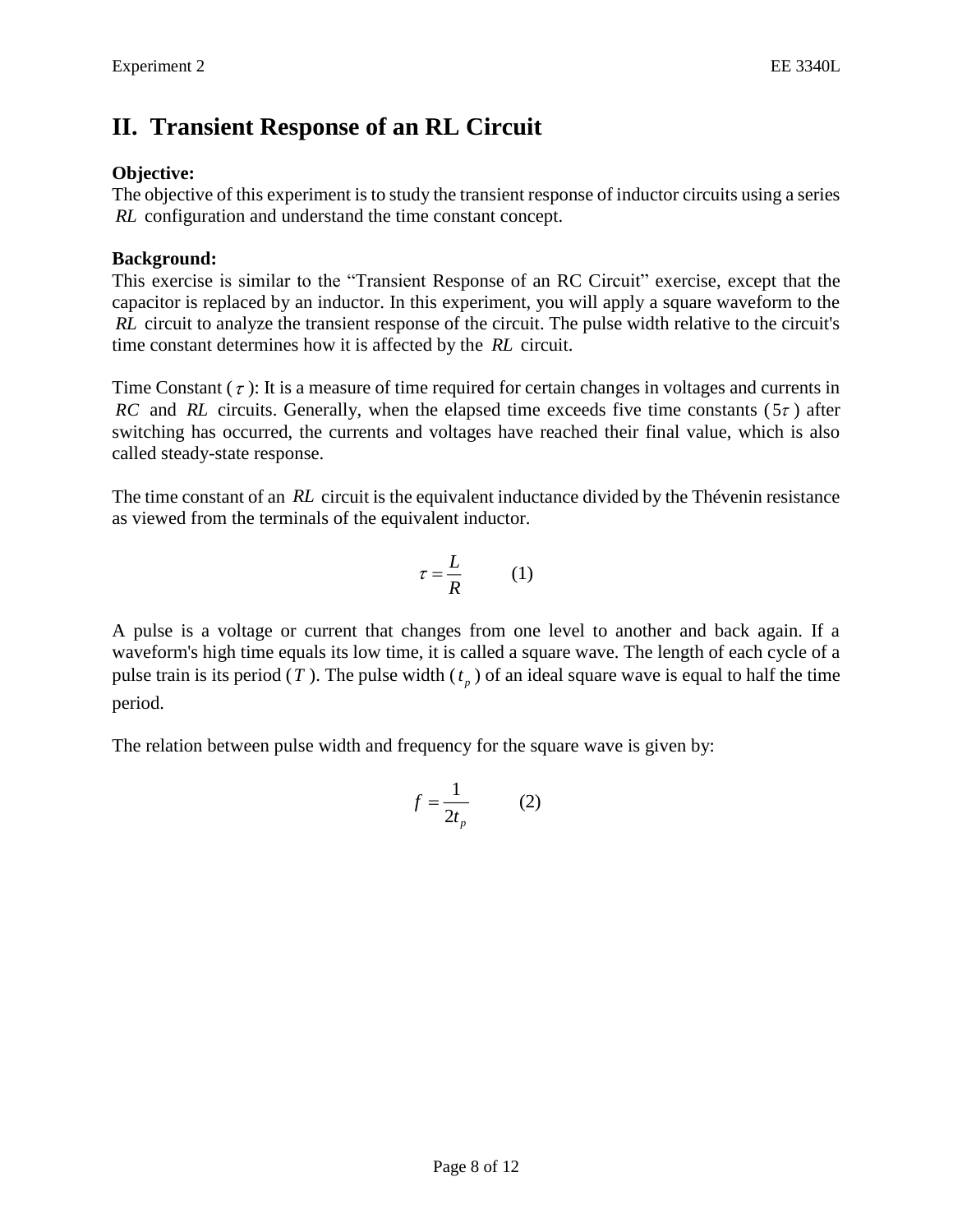

Figure 1: Series *RL* Circuit.

In an RL circuit, voltage across the inductor decreases with time while in the RC circuit the voltage across the capacitor increased with time. Thus, current in an *RL* circuit has the same form as voltage in an *RC* circuit: they both rise to their final value exponentially.

The expression for the current in the inductor is given by:

$$
i_L(t) = \frac{V}{R} \left( 1 - e^{-t\frac{R}{L}} \right) \quad \text{for} \quad t \ge 0 \tag{3}
$$

where V is the applied source voltage to the circuit for  $t = 0$ . The response curve is increasing and is shown in Figure 2.



Figure 2: Current Increasing in an Inductor in a Series *RL* Circuit. (Time Axis Normalized by  $\tau$ )

The expression for the current decay in the inductor is given by:

$$
i_L(t) = I_0 e^{-t\frac{R}{L}}
$$
 for  $t \ge 0$  (4)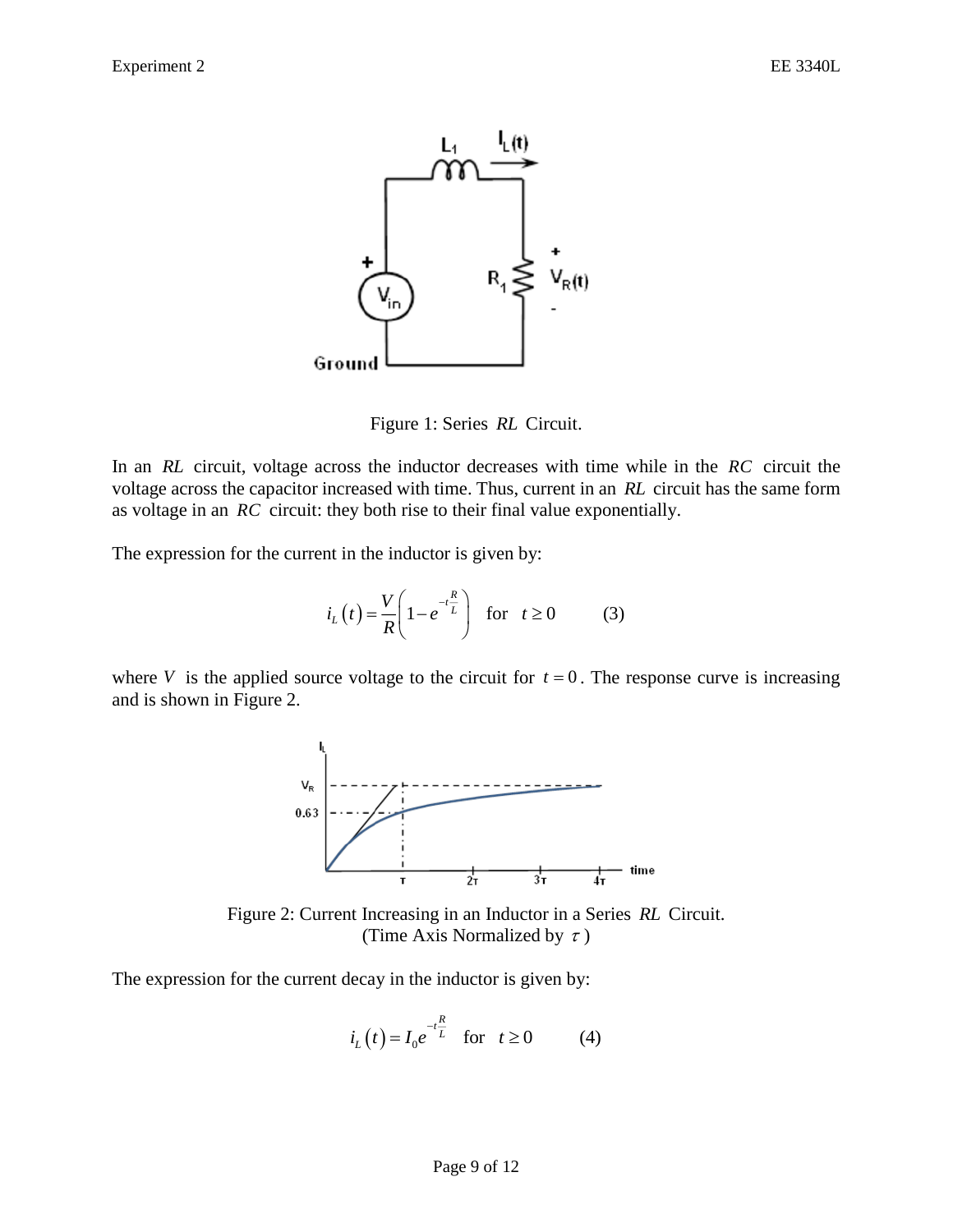where  $I_0$  is the initial current stored in the inductor at  $t = 0$ , and  $\tau = \frac{L}{R}$  $\tau = \frac{E}{R}$  is the time constant.

The response curve is a decaying exponential and is shown in Figure 3.



Figure 3: Current Decay Through the Inductor for a Series *RL* Circuit.

Since it is possible to directly measure the current through the inductor (current supplied by driving source) with the ADALM2000, we will measure and compare both the current and the output voltage across the resistor. The resistor waveform should be similar to the inductor current as  $V_R = R \cdot I_L$ . From the waveforms on the scope, we should be able to measure the time constant  $\tau$  which should be equal to *L*  $\tau = \frac{E}{R_{\text{max}}}$ .

Here,  $R_{total}$  is the total resistance and can be calculated from  $R_{total} = R_L + R$ .

*total*

 $R_L$  is the measured value of inductor resistance and can be measured by connecting inductance to an ohmmeter prior to running the experiment.

### **Equipment Needed:**

- ADALM2000 Active Learning Module with Scopy software
- Breadboard and Jumper Wire Kit
- $\bullet$  1 100 $\Omega$  Resistor
- 1 1mH Inductor

### **Hardware Setup:**

Set up the circuit shown in Figure 4 on your breadboard with the component values  $R_1 = 100\Omega$ and  $L_1 = 1$  mH.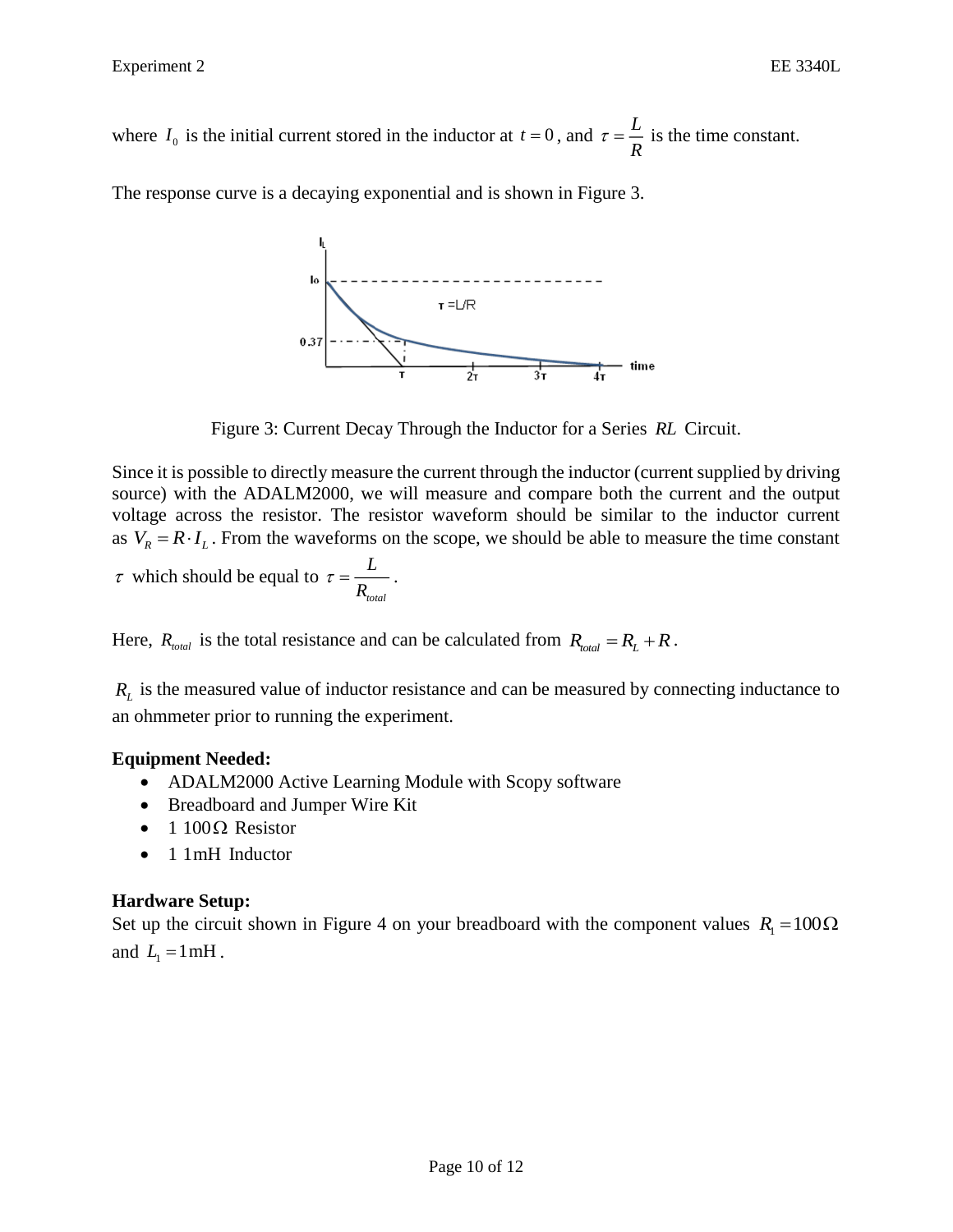

Figure 4. Series *RL* Circuit Schematic.



Figure 5. Breadboard Connections of *RL* Circuit.

#### **Procedure:**

On Channel 1 of the oscilloscope you will visualize the input voltage, and on channel 2 the voltage on the resistor (It has the same shape as the current through the inductor). Generate a square wave on channel 1 of the signal generator with 4V amplitude peak-to-peak. The frequency will be set according to  $\tau$ . Calculate the applied frequency using equation (2) for  $t_p = 5\tau$ .